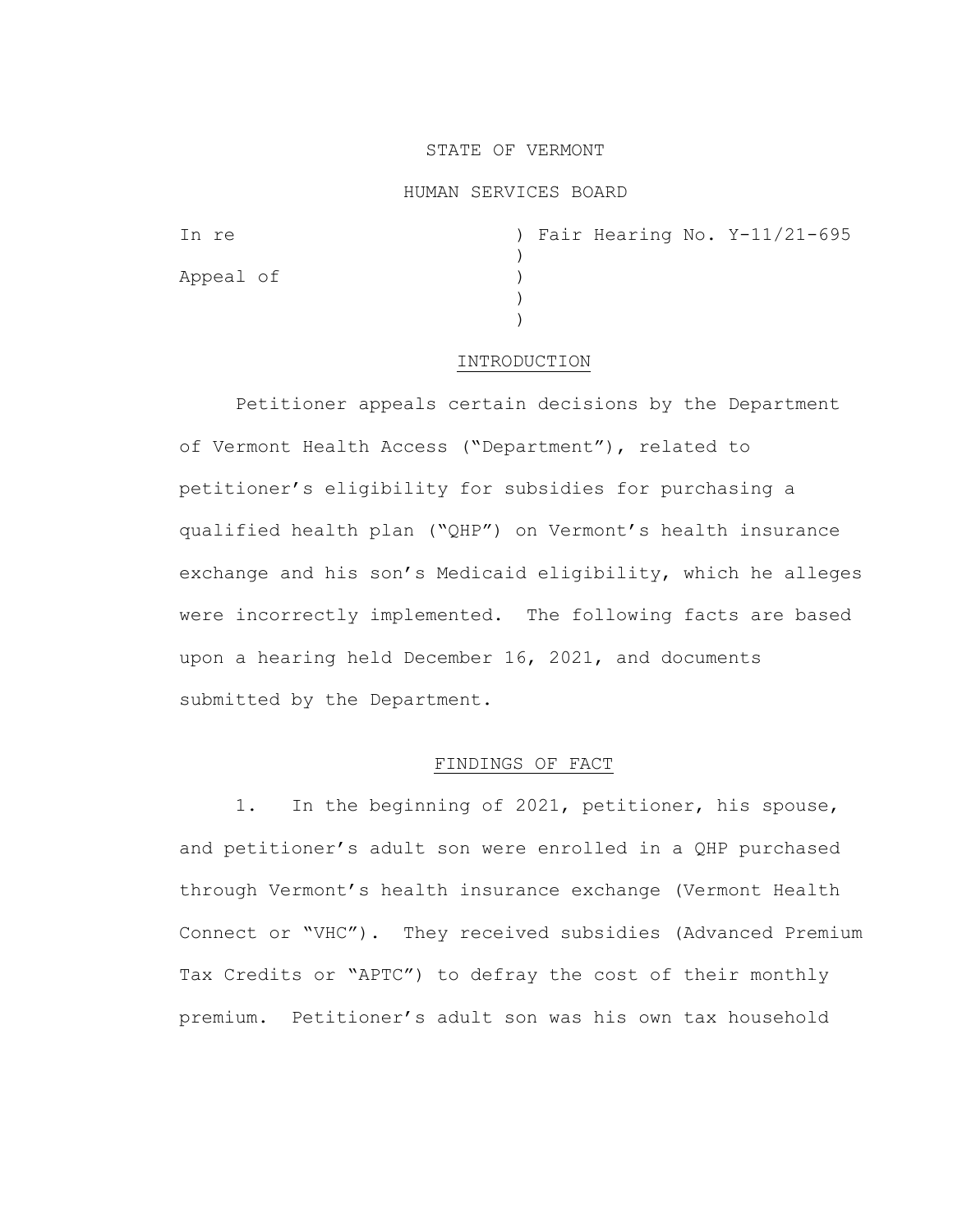but was permitted to be on petitioner's plan because he was under age 26.

2. On February 16, 2021, VHC sent petitioner's son a notice that they had been unable to verify his income and needed him to send proof of income.[1](#page-1-0) The notice indicated that petitioner's son needed to send the verification by May 24, 2021, or "your benefits through VHC may end" on June 30, 2021. Neither petitioner nor his son responded to the verification request.

3. In the meantime, VHC had received information that petitioner might have other "minimum essential coverage" (or "MEC") because he had Department of Veteran's Affairs ("VA") health benefits. On March 3, 2021, VHC sent petitioner a notice that they needed him to verify that he was no longer receiving those benefits by a deadline of June 7, 2021, or "your VHC financial help may end soon after your given deadline." Petitioner did not respond to this notice.

4. The record does not reflect what specifically prompted VHC to send verification requests to petitioner and his son; typically, this occurs when VHC receives information

<span id="page-1-0"></span><sup>1</sup> Confusing matters somewhat, petitioner's son has the same first name as petitioner and although petitioner has a "II" following his name, his son does not use a "III" following his name. In any event, the notices were sent to the same mailing address for both petitioner and his son.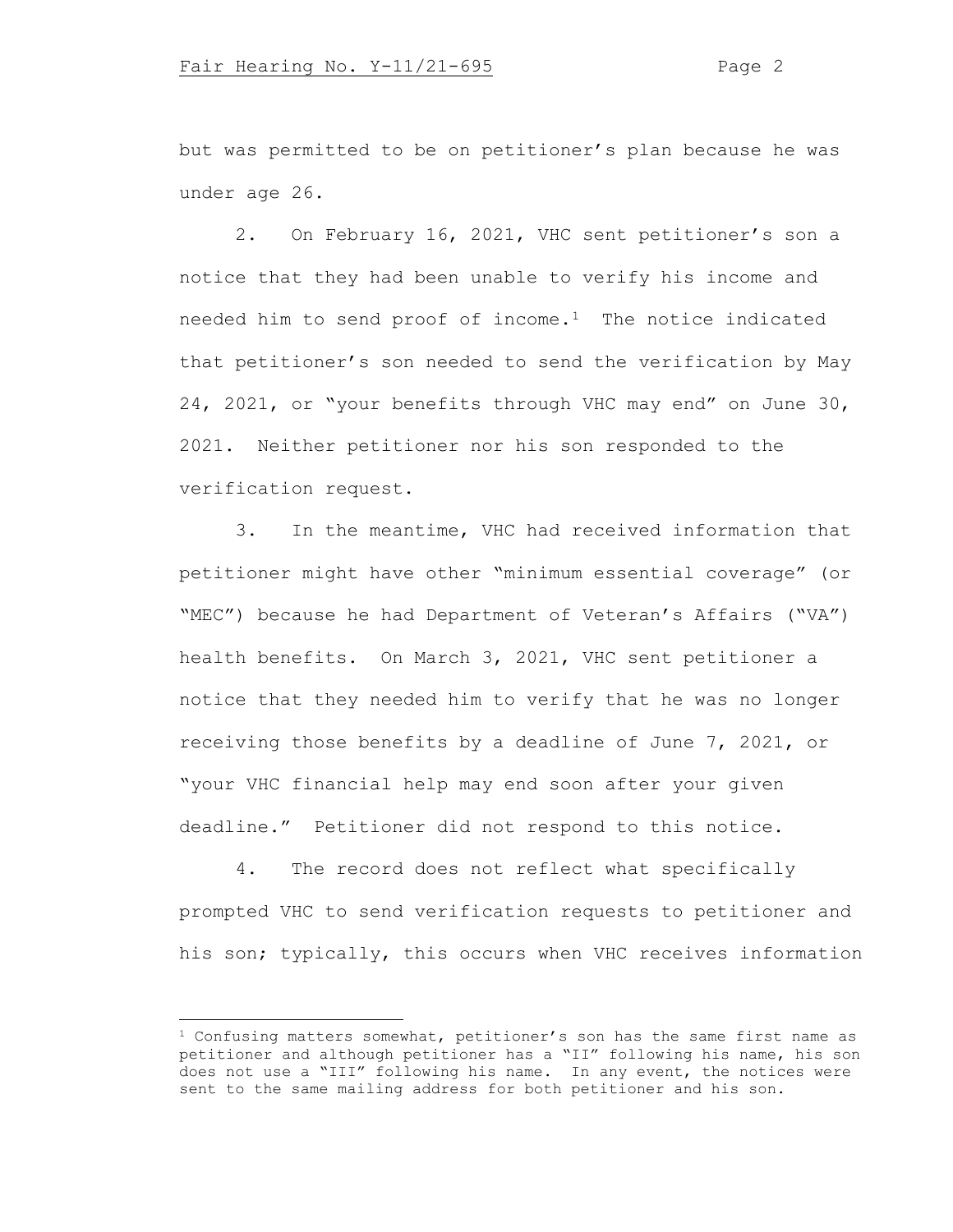or a notification from another source (often the federal government) suggesting there may be an inconsistency with the information provided by an applicant or enrollee.

5. On March 16, 2021, VHC sent another notice to petitioner's son that he needed to verify his income. Like the first (February 16th) notice, this notice indicated that petitioner's son needed to send proof of his income by May 24, 2021, or his VHC benefits "may" end by June 30, 2021. Petitioner did not respond to this notice, nor did his son.

6. On April 13, 2021, VHC sent petitioner's son a notice marked "Final Reminder" asking him again to verify his income information by May 24, 2021, or his VHC benefits "may end" by June 30, 2021. VHC received no response to this notice.

7. The next notice VHC sent to petitioner and his son was on July 9, 2021. Between the April 13, 2021, notice and the July 9, 2021, notice, VHC had determined that petitioner's son was eligible for Medicaid. At the same time, because petitioner's son had not responded to the verification notices, the son's eligibility for APTC had been terminated effective July 1, 2021. Thus, the family's total APTC for their family plan had decreased significantly,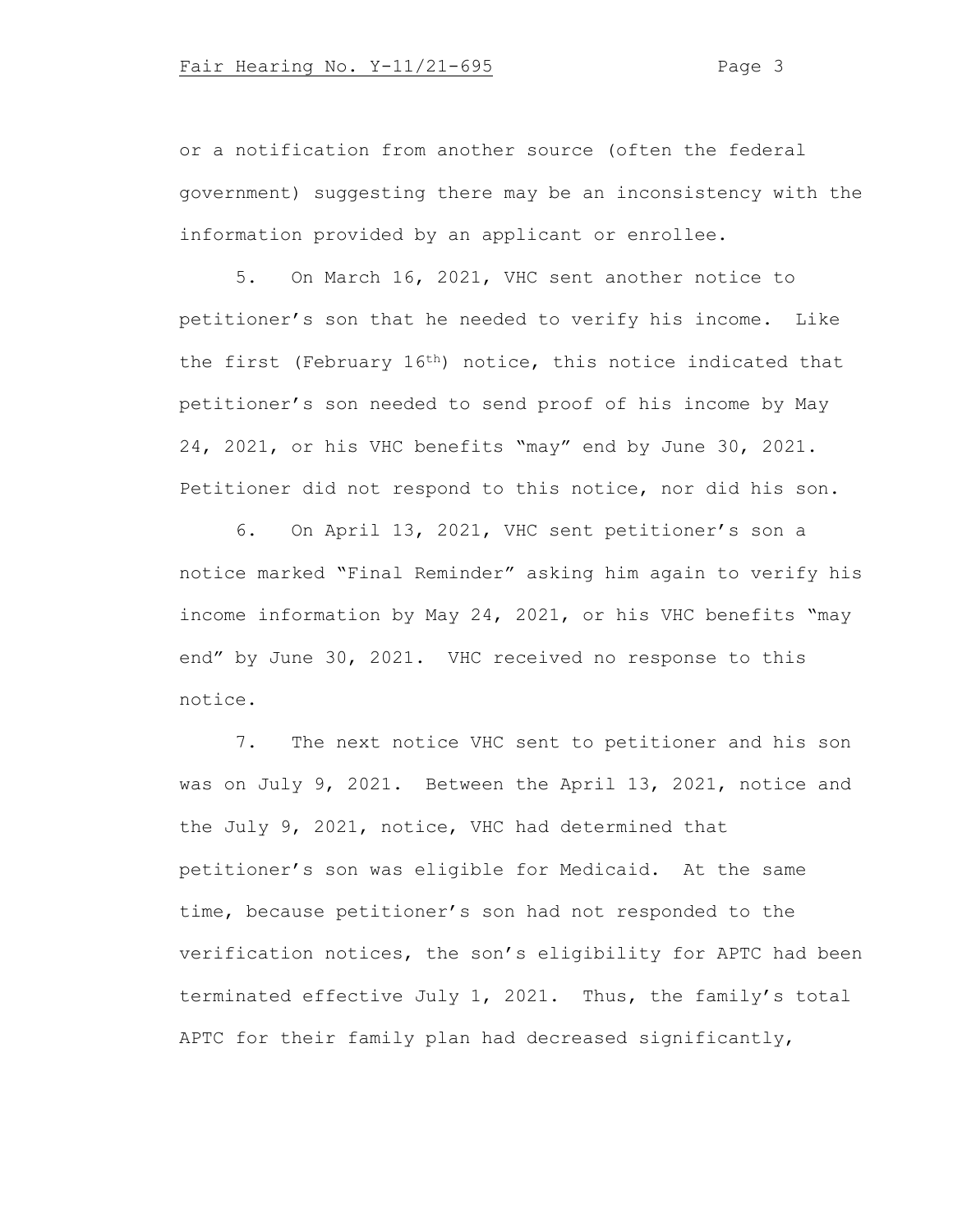although the premium notices sent to petitioner did not reflect this change at the time.

8. The title of the July 9, 2021, notice was "You may get more help paying health insurance bills!" and the notice informed petitioner that his household was eligible for additional subsidies based on the American Rescue Plan Act ("ARPA"). The notice indicated that petitioner's APTC had increased, although in fact, because petitioner's son had lost his APTC, their total APTC had significantly decreased. The July 9<sup>th</sup> notice did indicate that petitioner's son was not eligible for APTC because he was eligible for other MEC i.e., Medicaid. The notice further provided that petitioner, his spouse, and his son all remained eligible to enroll in a QHP, that VHC could not cancel their QHP enrollment without their permission, and that anyone wishing to cancel their enrollment "must call [VHC] at 1-855-899-9600, to let us know."

9. On July 14, 2021, VHC sent petitioner another notice specifying the following:

- Petitioner's son had been found eligible for Medicaid starting July 1, 2021;
- Both petitioner and his son had been determined ineligible for APTC because "they qualify for a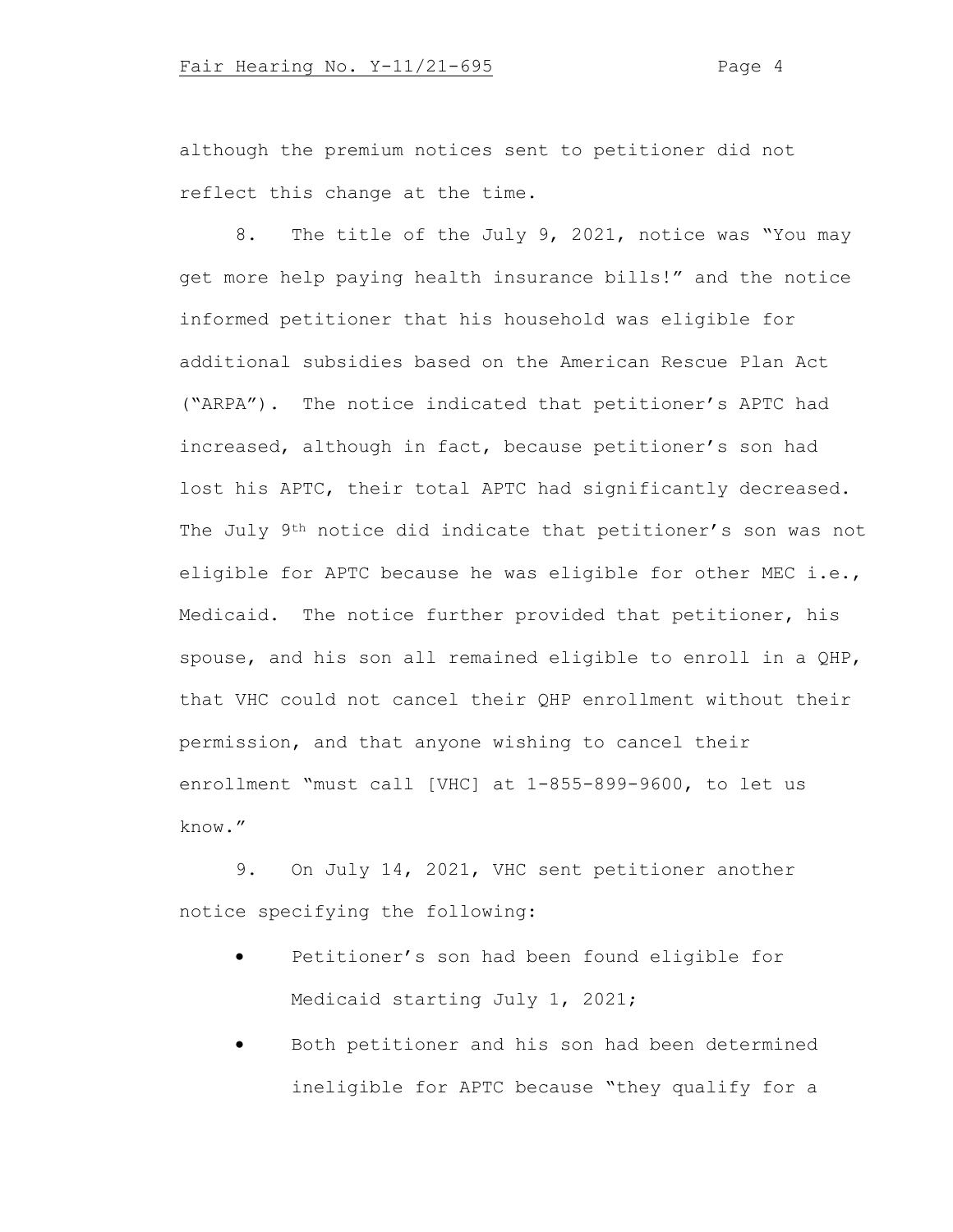government-sponsored healthcare program, or they have access to an affordable employer-sponsored plan that meets the minimum-value standards, or other health benefits coverage."

- The household's APTC had been reduced from \$1,265.98 to \$596.60;[2](#page-4-0)
- Petitioner, his spouse, and his son all remained eligible to enroll in a QHP, that VHC could not cancel their QHP enrollment without their permission, and that anyone wishing to cancel their enrollment "must call [VHC] at 1-855-899-9600, to let us know"; and
- That petitioner and/or other members of his household may qualify for a special enrollment period ("SEP") to switch plans.

10. On or around July 22, 2021, VHC received the July 9, 2021, notice back from the U.S. Postal Service, with a label providing a new mailing address for petitioner. The new mailing address was inputted into the VHC system. Petitioner acknowledges that he did not register a change of

<span id="page-4-0"></span><sup>&</sup>lt;sup>2</sup> As noted above, the APTC for petitioner's son had already been removed and so this change was after that reduction had taken effect; prior to any of these changes (including the ARPA increase in APTC), the household's total APTC was \$1,749.80 per month.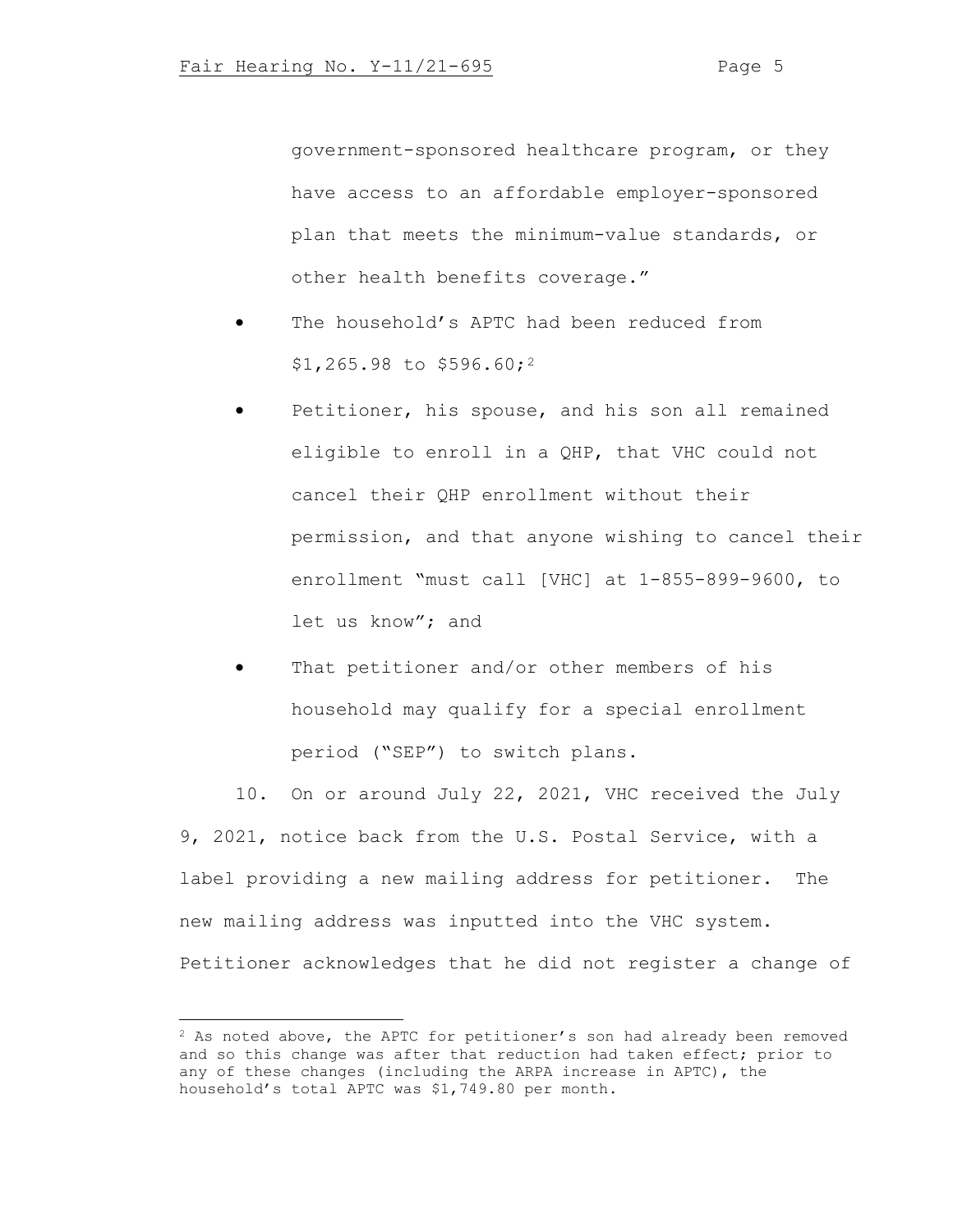address directly with VHC, although he did register the change with the post office.

11. Despite the changes made to petitioner's and his son's eligibility, the invoices sent to him by VHC in June, July and August did not reflect those changes, instead showing an unchanged APTC of \$1,749.80. However, on September 7, 2021, VHC mailed petitioner an invoice showing an APTC of \$596.60, a "balance forward" of \$3,802.02, and a total amount due of \$4,611.66 (until that point petitioner's monthly premium obligation had been \$270.13). On October 7, 2021, VHC mailed petitioner an invoice with a balance forward of \$5,247.39 and total amount due of \$6,057.03. This caused petitioner to contact VHC (and, as petitioner testified to at hearing, also made him highly concerned about the amount owed).

12. Petitioner contacted VHC on October 18, 2021, about the amount of premium he owed. By that time, his family plan had continued in place for four (4) months (July through October), although petitioner's son was covered by Medicaid and his subsidies had been removed for failing to verify his income. In addition, petitioner's subsidies had been removed effective August 1, 2021, because he had been determined eligible for other MEC. The unsubsidized cost of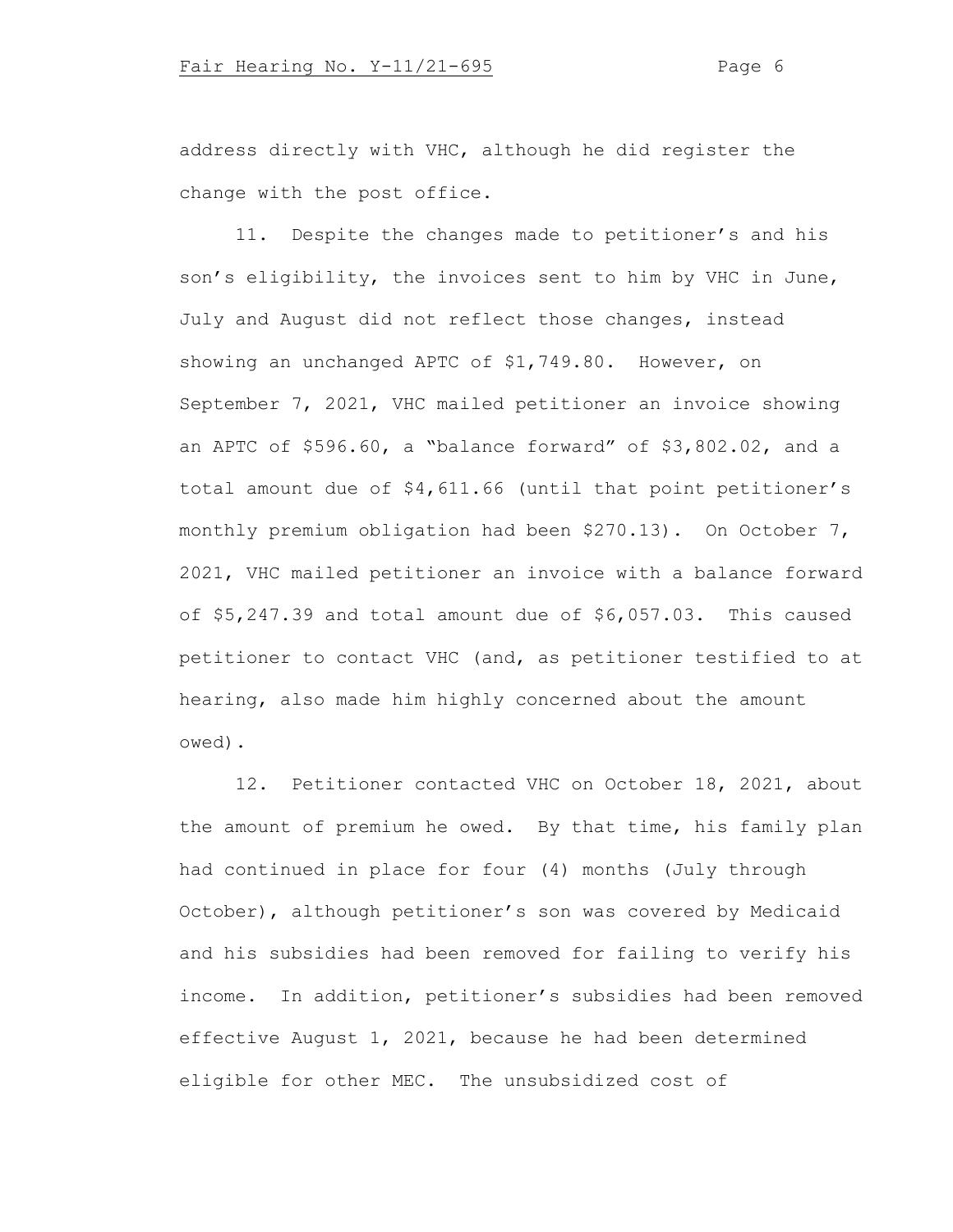petitioner's family plan was \$2,087.27 per month. Petitioner's progressively reduced APTC, coupled with the fact that VHC attempted to collect the premium amounts owed in a one-time invoice (September), explains why petitioner

was suddenly faced with such a high amount owed.<sup>[3](#page-6-0)</sup>

13. Eventually, after contacting VHC, petitioner was able to verify that his VA benefit was not health insurance. In addition, the Department agreed to allow him to retroactively terminate his family plan and change it to a (less expensive) couples plan effective September 30, 2021. This appears to have addressed some of petitioner's premium arrearage and by the time of hearing, petitioner was fully current with his premium obligation (as assessed by VHC) and was not appealing that specific issue.

14. However, petitioner continued to feel aggrieved by what he considered inadequate notice by VHC and that – as he asserted – his son had been placed on Medicaid without his knowledge and consent. Petitioner acknowledged at hearing that he understood any APTC he was underpaid during 2021 could be recovered when he filed his 2021 taxes in 2022.

<span id="page-6-0"></span><sup>3</sup> While there is some question as to whether VHC followed the required procedures in failing to invoice petitioner until September 2021, as further explained below, the Board need not reach issues related to the removal of petitioner's and his son's APTC.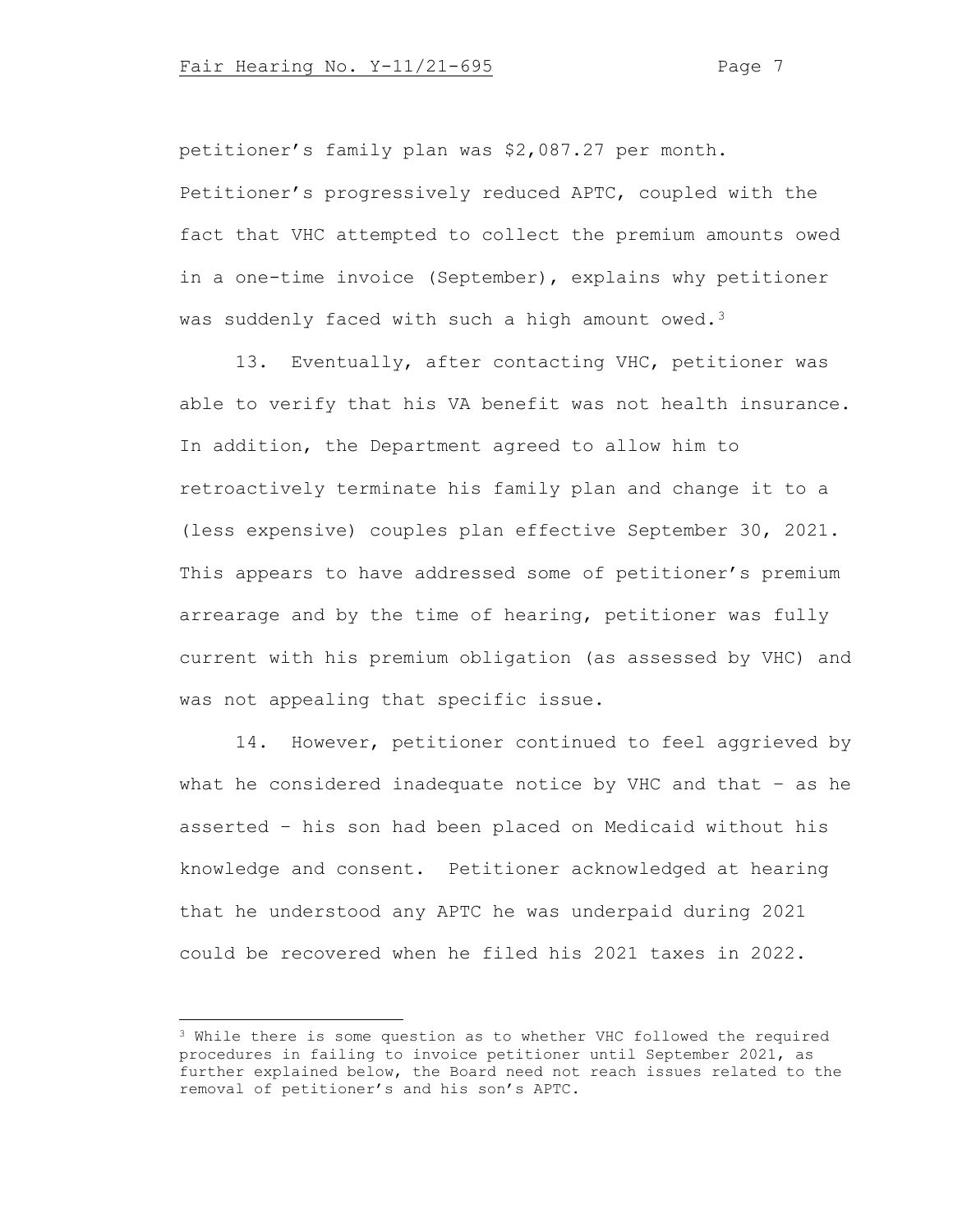15. While the precise Departmental decision at issue is not entirely clear, in effect petitioner is asking the Board to remedy what he alleged was an inadequate process leading to his and his son's loss of APTC, his son's enrollment in Medicaid, and petitioner's putatively unnecessary enrollment in a family plan during July, August and September 2021.

### ORDER

The Department's decision allowing for retroactive termination of petitioner's family plan effective September 30, 2021, is affirmed; petitioner's appeal is otherwise dismissed as moot.

#### REASONS

Review of the Department's determination is de novo. The Department has the burden of proof at hearing if terminating or reducing existing benefits; otherwise the petitioner bears the burden. *See* Fair Hearing Rule 1000.3.0.4.

There are several potential rules in play related to petitioner's appeal. First, the Department was operating well within the rules when petitioner and his son were requested to verify, respectively, the unavailability of other MEC for petitioner and his son's income. *See,*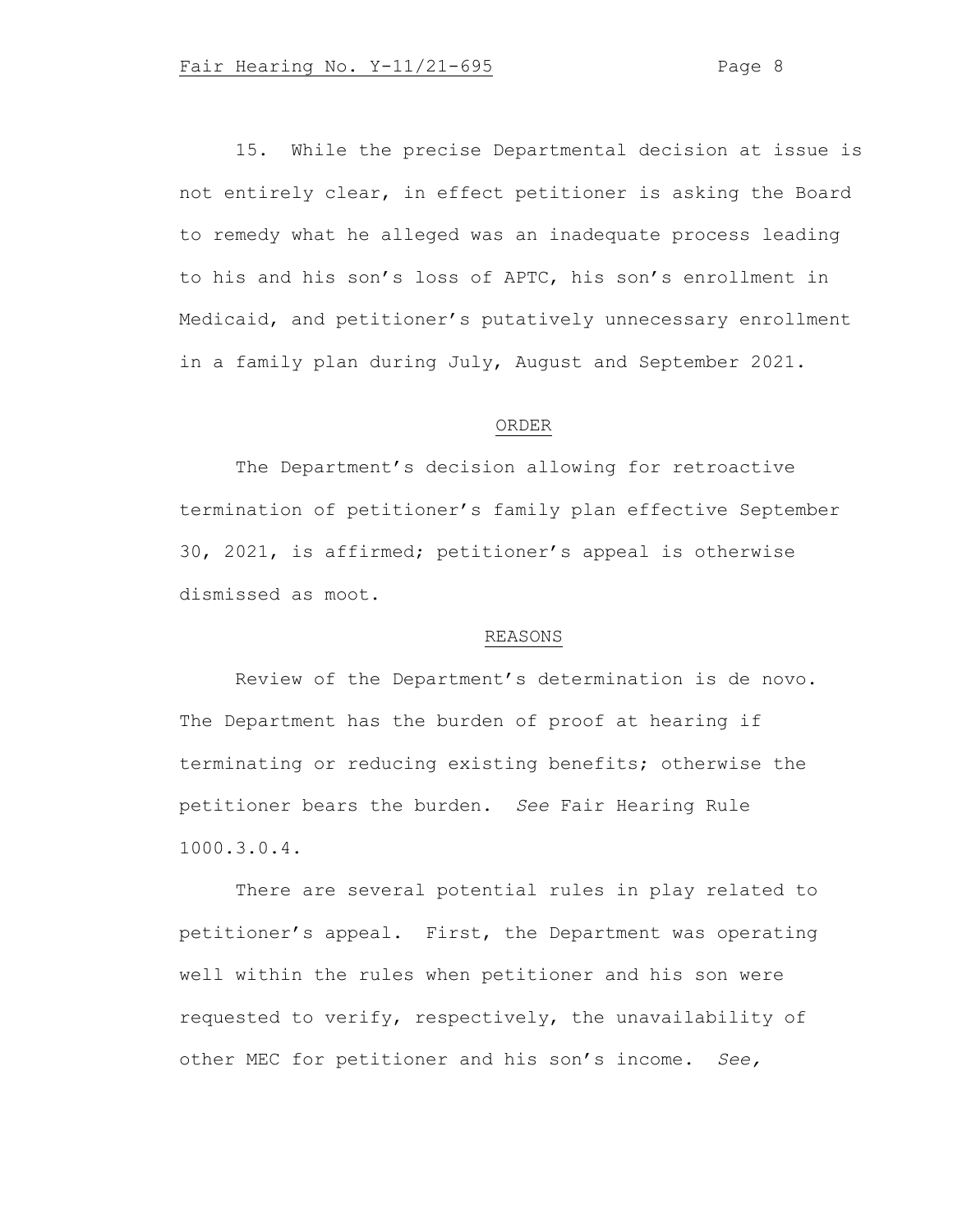*generally*, Health Benefits Eligibility and Enrollment Rules ("HBEE") § 56.00 (Attestation and verification of financial information) and HBEE Rules § 57.00 (Inconsistencies). The record does not reflect the nature and content of the information received by VHC that led to the verification requests. The rules contemplate a variety of situations when verification is necessary, particularly where income may have been significantly under-reported, or over-reported to the extent that an applicant might be eligible for Medicaid instead of APTC. *See* e.g., HBEE Rules §§ 56.06 and 56.07. The rules also contemplate the need for verification under a more general standard of whether there is "reasonable compatibility" between information attested to by an individual compared to other information received by VHC. *See* HBEE Rules § 57.00(a).

As in this case, in most situations the rules allow an individual a 90-day "opportunity period" to verify information. *See* HBEE Rules § 57.00(c)(2)(ii)(A). The rules vary somewhat regarding the process following that opportunity period, depending on the situation. *Compare, e.g.,* HBEE Rules § 57.00(c)(4)(ii) and 56.08. Federal regulations also vary depending on the circumstances, but generally appear to contemplate a final notification of any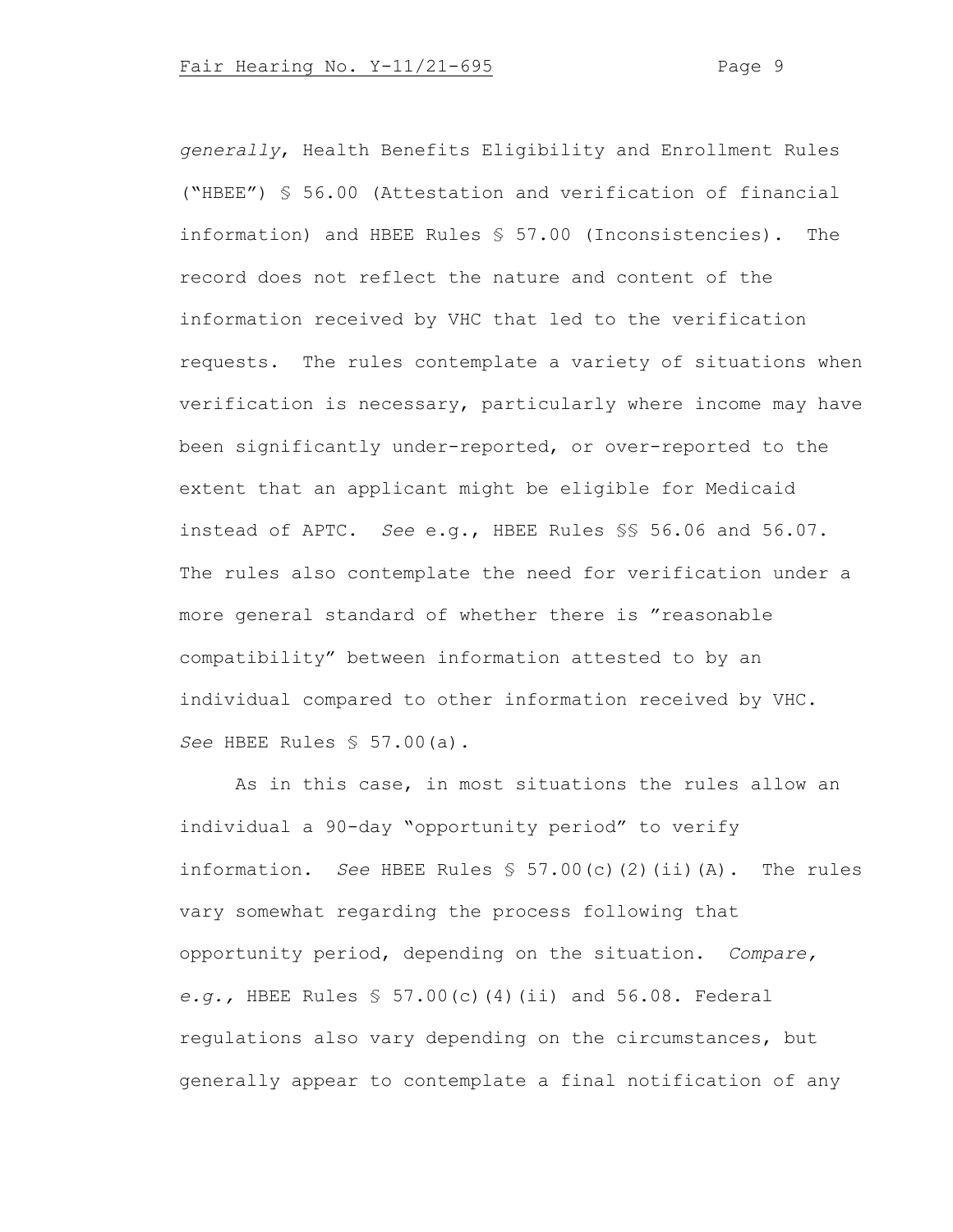determination following the verification period. *See* 45 C.F.R. § 155.320(c)(3)(iii)(E) and (F); *but compare* 45 C.F.R.  $$155.320(c)(3)(vi)(E)$ , for a varying situation.

In this case, VHC notified petitioner regarding the discontinuation of his APTC, based on his access to VA health benefits, but did not provide a final eligibility determination to petitioner's son, based on his failure to verify his income. There is not enough information in the record to determine whether VHC was required to send a final notice of eligibility to petitioner's son, as has been done in other cases. *See e.g.,* Fair. Hearing No. H-07/19-476. However, the Board need not reach that issue in this case, given that – under the circumstances of this case – the recovery of incorrectly removed APTC, if any, more appropriately falls under the process for tax filing and APTC reconciliation administered by the IRS, not any process administered by the Department. In general, when the Department adjusts APTC eligibility, any reconciliation of those amounts is determined within the same calendar year for which APTC is awarded. HBEE Rules § 73.07 (Recalculation of APTC/CSR). This appeal concerns APTC eligibility in 2021. The benefit administered by VHC concerns "advance" premium tax credits which are generally provided during the same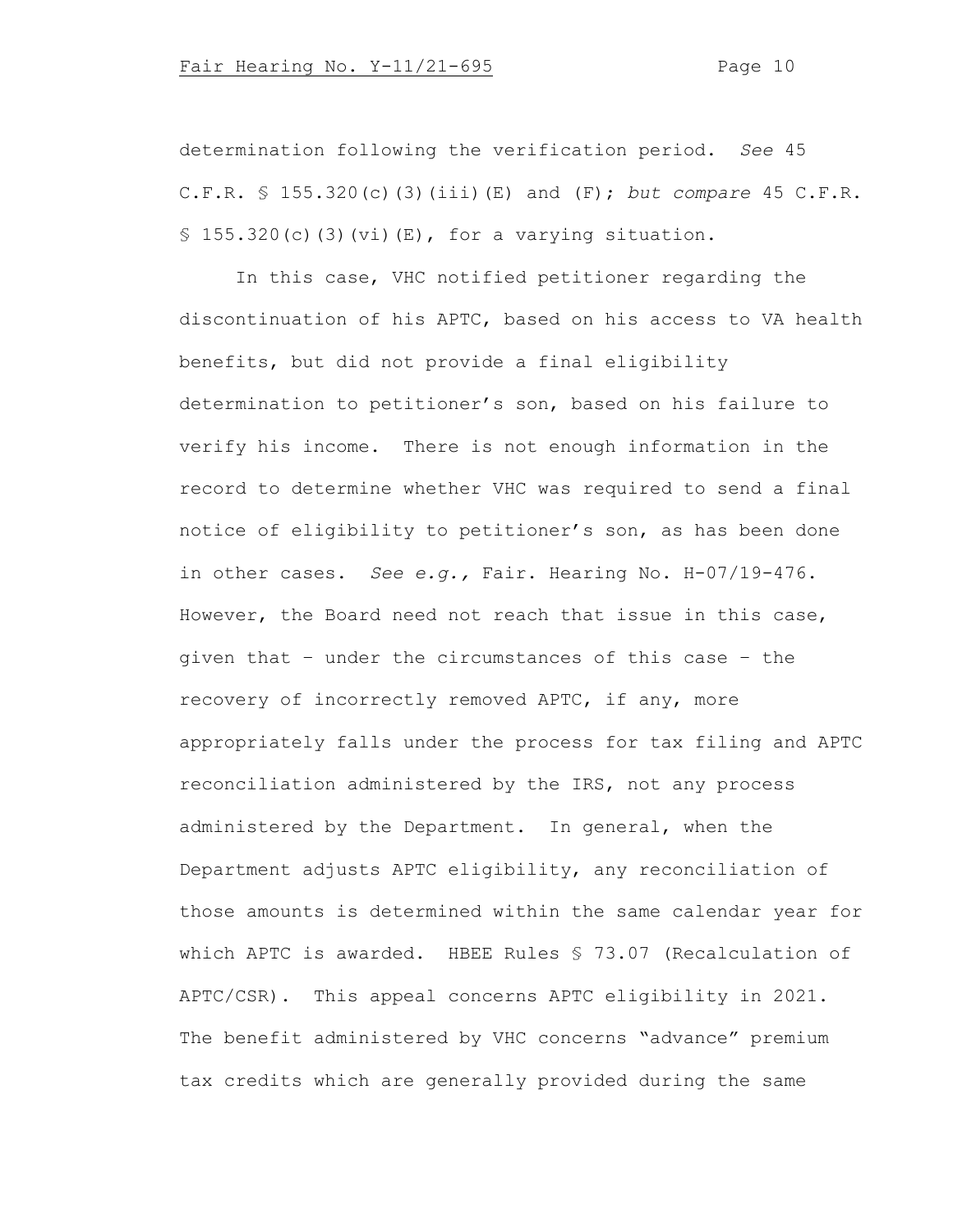benefit year. Under the circumstances presented here, petitioner may recover any APTC through the tax filing process. Thus, this aspect of petitioner's appeal is moot.

Petitioner's appeal also concerns his son's Medicaid eligibility and his son's inclusion on petitioner's family plan for three (3) months while simultaneously being eligible for Medicaid. While the Department allowed petitioner to retroactively terminate the family plan effective September 30, 2021, petitioner's appeal is understood as a request for a further retroactive termination. First, federal regulations appear to consider petitioner's son ineligible for APTC from the first month following the date of the notice of decision, not the first month of Medicaid eligibility (in the event eligibility is retroactive). *See*  26 C.F.R. § 1.36B-2(c)(iv). In this case, APTC ineligibility for petitioner's son based on his Medicaid eligibility would have commenced from August 1, 2021. Secondly, VHC sent petitioner's son notices on July 9 and July 14, 2021, that he was eligible for Medicaid and therefore had been determined ineligible for APTC; in addition, the notices specified that he remained eligible for QHP enrollment and if he wished to cancel that enrollment, he needed to contact VHC. This requirement is generally consistent with the rules. *See* HBEE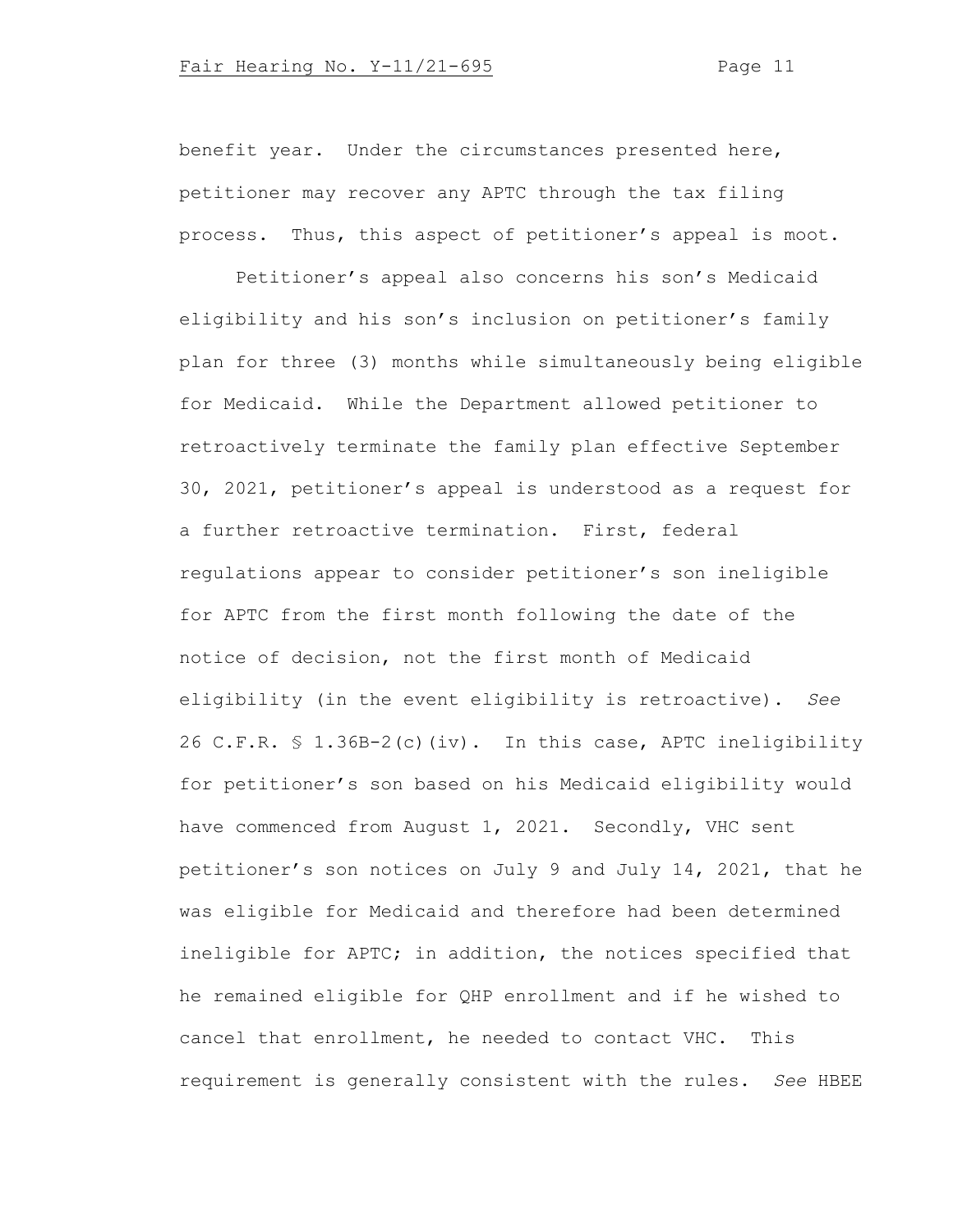76.00(b)(1) ("An individual will be permitted to terminate their coverage or enrollment in a QHP, including as a result of the individual obtaining other MEC, with appropriate notice to AHS.").

The rules do allow an individual to request retroactive termination as follows:

In the case of a termination in accordance with paragraph (b)(1) of this section, the last day of enrollment is the last day of the month during which the termination is requested by the individual, unless the individual requests a different termination date. If an individual requests a different termination date, the last day of enrollment is. . .

. . .(iii) If the individual is newly eligible for Medicaid or other MEC, and the individual so requests, the last day of the month prior to the month during which the termination is requested by the individual, subject to the determination of the individual's QHP issuer.

HBEE Rules § 76.00(d)(2).

Petitioner contacted VHC on October 18, 2021. In turn, VHC eventually granted his request to terminate the family plan effective on the last day of the month prior to his request – consistent with the above rule. As described above, notice was sent to petitioner's son that he was eligible for Medicaid and needed to contact VHC to terminate or change his QHP. There is no other evidence in the record which supports a further retroactive termination under the